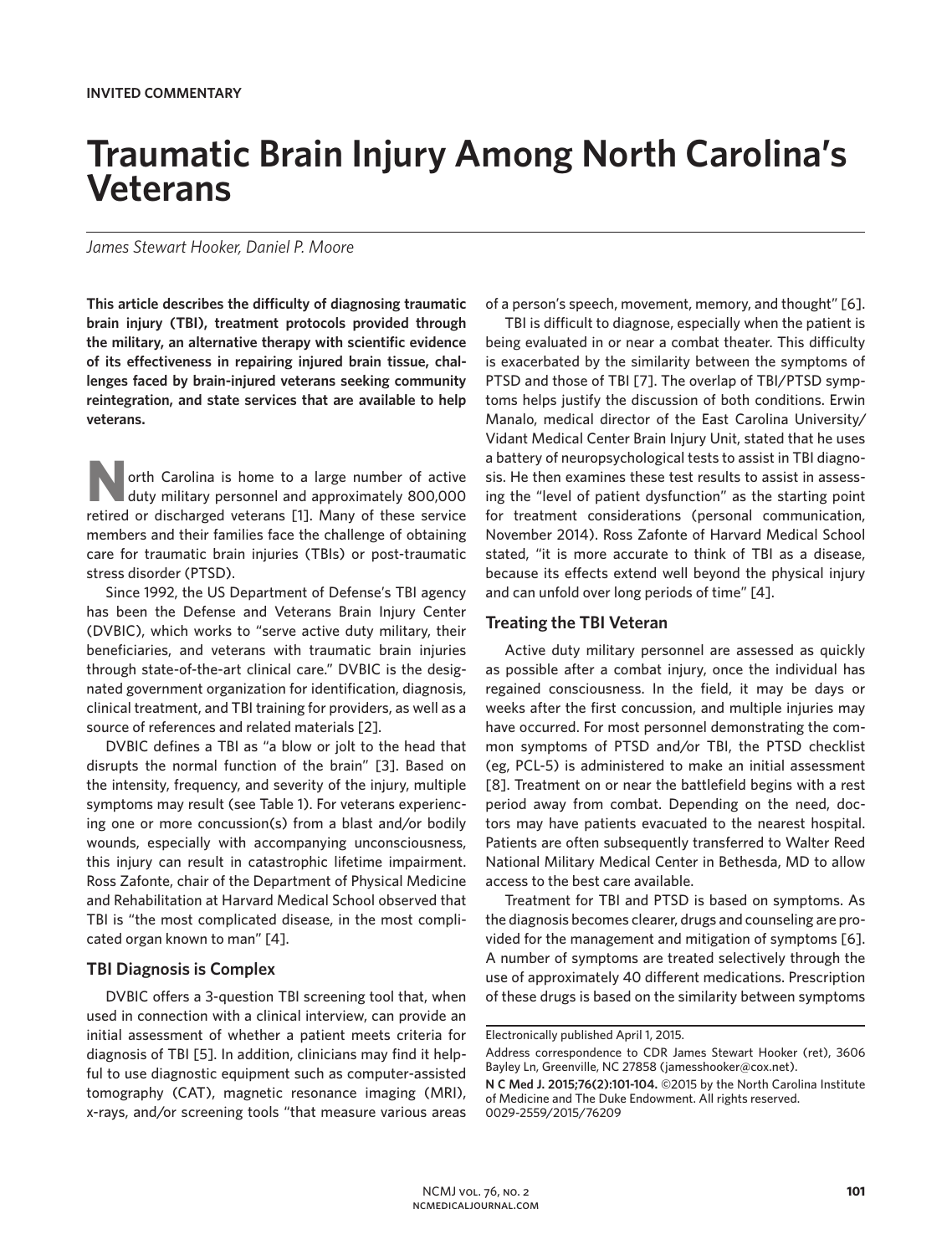

of TBI/PTSD and certain mental health conditions such as depression and anxiety [9]. A list of these drugs and their potential side effects can be found in testimony to a Joint Committee of Congress [10].

The types of counseling and other therapy that might be provided vary widely, but cognitive behavioral therapy has been found to be effective in those instances when the trigger for a particular symptom can be identified and a therapy action plan can be implemented to address this specific trigger (Erwin Manalo, oral communication, November 2014). In addition, DVBIC recently published new clinical recommendations for TBI [11].

# **Treating the Injured Brain**

None of these symptom-based therapies have evidence proving their effectiveness in the treatment of the initial injury that caused TBI or PTSD. This raises many questions, including what is known about the effectiveness of current therapies and whether or not there is a treatment that can actually restore human functions lost or impaired due to TBI or PTSD.

In response to the question raised by the US Congress regarding the effectiveness of current TBI and PTSD therapies, the National Academy of Sciences published a report in the spring of 2014. The Institute of Medicine of the National Academies studied all treatments in use over the period 2010–2012. The report concluded, in part, that neither the Department of Defense (DoD) nor the Veterans Administration (VA) "knows whether its many programs and services are effective in reducing the prevalence of PTSD in service members or veterans." The report further states that "until prevention and treatment outcome data are collected, analyzed, and evaluated at all organizational levels, it will be impossible to determine the success of any of those efforts" [12].

The inability of the VA and DVBIC to effectively treat TBI and PTSD veterans has been reported nationally. An article in *TIME Magazine* cited the results of a Congressional Budget Office report that stated that, after treatment by the VA, "nearly all troops afflicted with both ailments remain under VA's care, after four years of care" [13]. Recognizing the existence of such criticism, the new secretary of the VA, Robert A. McDonald, observed, "We're in an extraordinary position. We have an opportunity to not only right wrongs, but to reframe perceptions about [the] VA by lengthening our lead in areas where we've always excelled, taking the lead in service delivery areas that are lagging, and charting new ground in emerging or evolving areas of health care."

The Academy of Sciences reported the absence of data supporting the effectiveness of present PTSD therapies [12], leaving this question unanswered for the DoD and the VA. However, recent scientific studies published in the *Journal of Neurotrauma* [14] and by the Sackler School of Medicine of Tel Aviv University [15] report that TBI subjects with post-

## **table 2. Community Reintegration Challenges for Veterans With Traumatic Brain Injury (TBI) or Post-Traumatic Stress Disorder (PTSD)**

- Lack of or incomplete medical records transition from active duty to retired/discharged.
- TBI diagnosis complexity.
- TBI/PTSD treated as mental illness not physical brain injury.
- Tedious/untimely enrollment into VA system.
- Difficulty accessing provider after VA enrollment.
- Late receipt of VA/SSA disability compensation benefits.
- TBI/PTSD treatment protocols provide only partial resolution of functional impairments.
- Many drug protocols for mild TBI/PTSD have additional side effects.
- Many counseling protocols for mild TBI/PTSD are designed to teach patients how to live with symptoms.
- Large numbers of TBI/PTSD wounded receive "Chapter Out," resulting in lost VA benefits.<sup>a</sup>
- Some TBI/PTSD wounded are incarcerated, resulting in lost VA benefits.

Note. SSA, Social Security Administration; VA, Veterans Affairs. a"Chapter Out" refers to Chapter 11 of military regulations, which allows a commander to discharge a service member under less than honorable conditions for certain types of behavior. This type of discharge typically results in the loss of all VA disability and medical benefits, as well as the loss of unemployment compensation.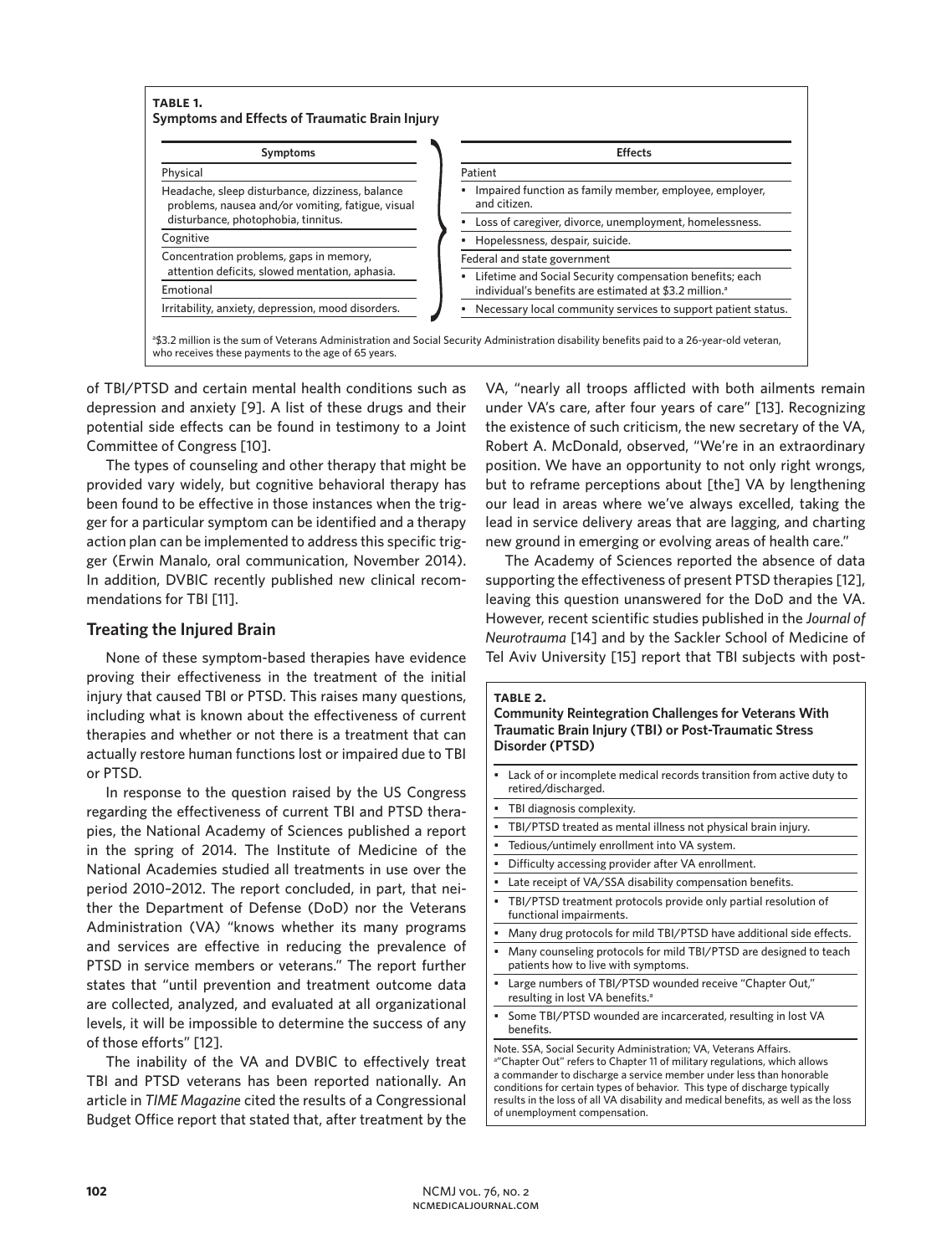## **table 3. Resources for North Carolina Veterans With Traumatic Brain Injury or Post-Traumatic Stress Disorder**

|                                 | <b>Veterans</b><br>Administration | <b>DVBIC</b> | North Carolina<br>Veteran Affairs | North Carolina<br>LME/MCO | <b>Military bases</b> | <b>BIANC</b> | <b>Social Security</b><br>Administration |
|---------------------------------|-----------------------------------|--------------|-----------------------------------|---------------------------|-----------------------|--------------|------------------------------------------|
| Diagnosis and treatment         |                                   |              |                                   |                           |                       |              |                                          |
| Provider referral service       |                                   |              |                                   |                           |                       |              |                                          |
| Veteran/family information      |                                   |              |                                   |                           |                       |              |                                          |
| Veteran/family support groups   |                                   |              |                                   |                           |                       |              |                                          |
| Provider training and education |                                   |              |                                   |                           |                       |              |                                          |
| <b>Financial benefits</b>       |                                   |              |                                   |                           |                       |              |                                          |

organization. Source: This information comes from interviews and discussions with Janice White, TBI Program Manager, North Carolina Department of Health, Division

of Mental Health, Developmental Disabilities and Substance Abuse; Robbie Lowe, SOC Coordinator, East Carolina Behavioral Health; Georgia Claxton, Communication Director, East Carolina Behavioral Health; and Benita Hathaway, Call Center Director, East Carolina Behavioral Health.

concussion syndrome who were treated with a regimen of hyperbaric oxygen therapy demonstrated improvement in cognitive function and quality of life. Although there is controversy about this research, these studies provide evidence to support reports from individual veterans who have experienced varying degrees of healing from this therapy.

# **North Carolina Veterans Face Compelling Challenges**

It is extremely difficult for North Carolina veterans to access the care provided through the DoD and the VA. Table 2 lists some of the challenges families face when attempting community reintegration of a veteran with TBI or PTSD. While the challenges are substantial, there are also a number of resources available to assist families and veterans. Resources currently available in North Carolina are listed in Table 3.

# *Facilitating Veterans' Transition Into North Carolina Communities*

Veterans facing retirement or discharge, especially those with injuries, should gain possession of their medical records before separation from service, as this can significantly enhance the quality and timeliness of care provided by the VA. In this regard, available transition services on most military bases provide in-depth information to assist families in accessing post-separation medical and community assistance.

Another resource is NC4VETS, an online guide that provides a comprehensive source of statewide resources for veterans [16]. NC4VETS provides access information for employment, health care, VA benefits, housing, education, and veterans courts, and it explains how to find the local management entity (LME) or managed care organization (MCO) in each county. Each LME/MCO provides county representation for the Division of Mental Health, Developmental Disabilities, and Substance Abuse Services of the North Carolina Department of Health and Human Services. In addition, the Brain Injury Association of North Carolina offers veteran care referral services, as well as provider education and training.

## **Conclusion**

Veterans with TBI or PTSD are confronted with medical care that, for most, treats the symptoms of the injury but does not attempt to repair the damaged brain tissue. Treatment protocols for these catastrophic injuries as provided by the VA for PTSD and by the DVBIC for TBI offer mitigation of injury symptoms; however, these protocols do not treat the underlying injury. The result of this situation is that veterans lose hope of restoring the human functions necessary to perform as family members, employees, and citizens. This situation also requires that the states in which these men and women reside, and the federal government, provide disability compensation and other forms of community resources necessary to sustain the lives and families of these veterans. The use of hyperbaric oxygen therapy is controversial, but there is some scientific evidence that it can lead to improvements in neuroplasticity, with concomitant improvement in body and motor function, cognition, and emotional system responses. Services provided by state and local organizations, together with assistance offered by the military in conjunction with service separation, are available to help veterans understand and deal with these circumstances. NCM

**James Stewart Hooker, CDR, USN (ret), MBA** advocate for wounded veterans, Greenville, North Carolina.

**Daniel P. Moore, MD** chair, Department of Physical Medicine and Rehabilitation, Brody School of Medicine, East Carolina University, Greenville, North Carolina.

#### **Acknowledgments**

The authors would like to acknowledge all those who shared their time to help with interviews for this article and those who are providing care for our veterans in North Carolina.

Potential conflicts of interest. D.P.M. is a consultant to Blue Cross and Blue Shield of North Carolina. J.S.H. has no relevant conflicts of interest.

#### **References**

- 1. Veteran DIY. North Carolina. Veteran DIY website. http://veteran diy.com/by-state/north-calorina/. Published February 1, 2015. Accessed February 20, 2015.
- 2. Defense and Veterans Brain Injury Center. DVBIC 2012 Annual Report. Silver Spring, MD: Defense and Veterans Brain Injury Center; 2012. http://dvbic.dcoe.mil/sites/default/files/uploads/DVBIC2012Ann